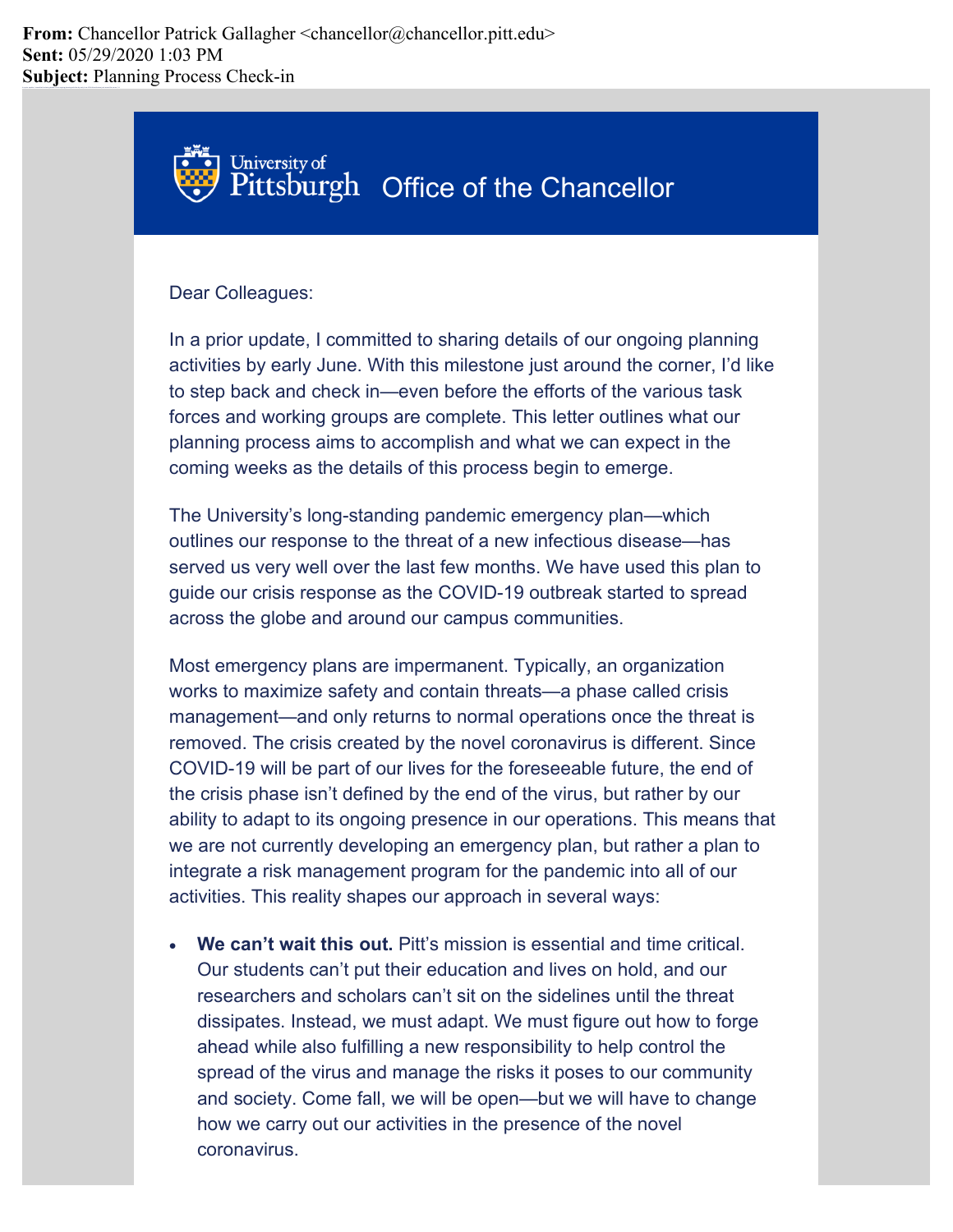- **We're aiming to excel—not just get by.** A great university solves great challenges. It also prepares students to succeed in life, including when their playing field tips uphill. To this end, we must move beyond just accommodating requirements. Instead, we must look to evolve and thrive while embracing these requirements and be open to discovering better modes of teaching, research and community service along the way.
- **We must manage the risk of infection.** Without effective treatments for COVID-19 or an effective vaccine to induce immunity, our best tool is to control the spread of infection of the virus. Not everyone gets sick to the same degree from this virus, so our health risks are highly variable. Our strategy must systematically lower the risk of infection, not only to protect ourselves but everyone around us, and we must take special precautions for those who face a greater health risk from the virus.

The complexity of these planning efforts is rooted in the fact that we need to build a risk management program and integrate it into all University operations. Key factors covered in our plan will include:

- **Infection prevention and control efforts:** Managing the risk of infection may be a familiar part of running a hospital, but it is new to us. At Pitt, we have a unique advantage: a deep reservoir of worldclass health sciences expertise. We are harnessing this talent to establish an infectious disease prevention and control program and to promote the safety and well-being of our campus communities in the presence of the virus. We will be integrating these efforts into all of our programs and activities.
- **Operating postures and standardized responses:** The threat posed by the virus depends on many external factors, so our planning will have to adjust. Are there new outbreaks? New public health restrictions? Is testing widely available? Are hospitals at capacity? Our Emergency Operations Center, aided by health officials and University leadership, will set the University's operating posture based on the level of risk. Each discrete posture will enact a specific set of actions, expectations and restrictions designed to support the continued success of our community and our mission. These shared standards will outline how we will generally reduce risks of spreading the virus and how we will pinpoint a specific risk and prevent it from threatening others. This approach—utilizing a standardized response for each operating posture—will enable us to quickly and effectively manage risks across an array of different individuals, activities and environments.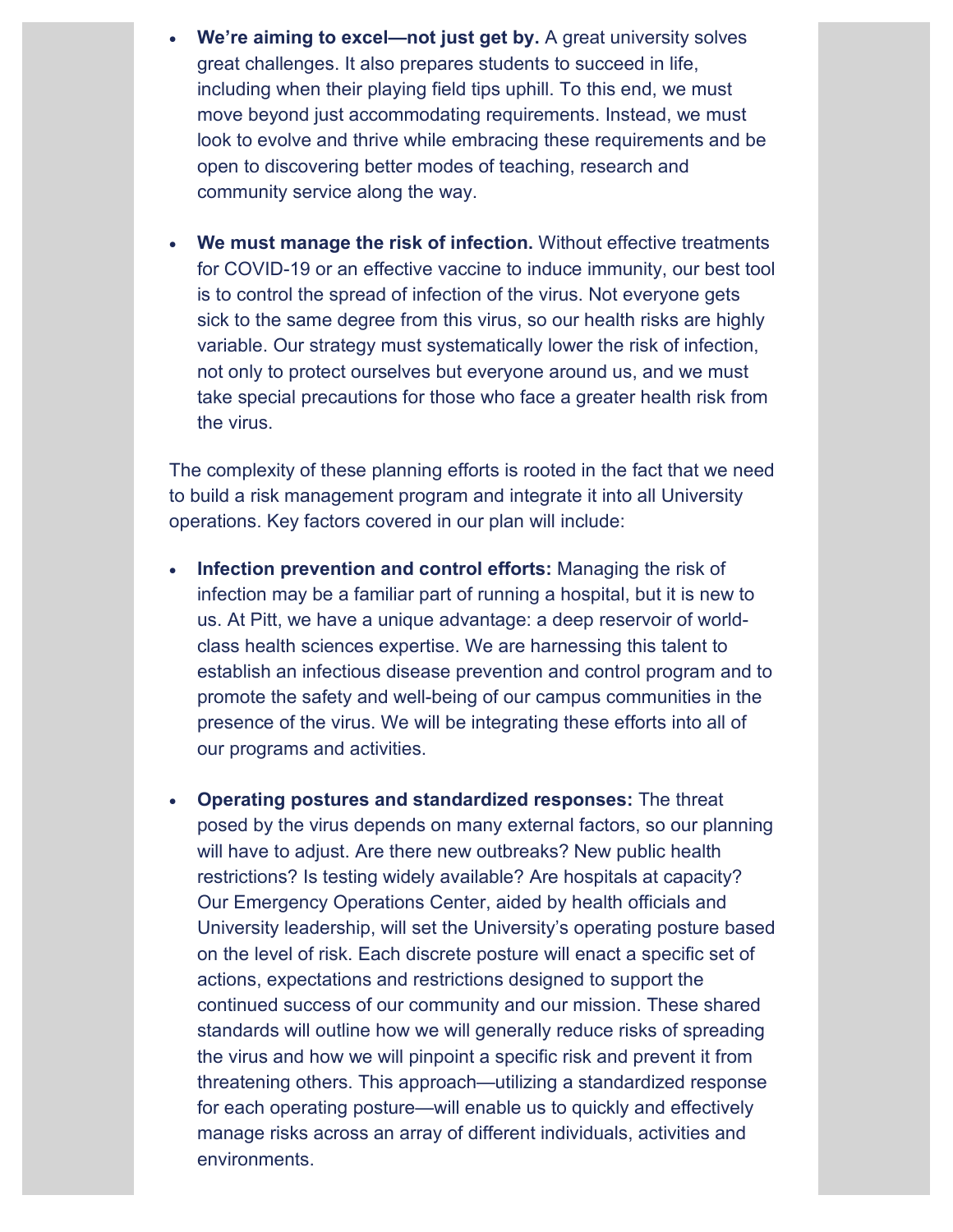- **Universal approach to infection prevention and control:** To the greatest extent possible, the features of our infection prevention and control program will apply to all activity areas. Examples of this include:
	- o Modifying building use.
	- o Creating targeted training, communication and educational materials.
	- o Expanding our environmental, health and safety program.
	- o Acquiring the technology needed to conduct remote and oncampus work.
	- o Adjusting work responsibilities, schedules and academic calendars.
	- $\circ$  Supporting supervisors and other leaders in navigating any new responsibilities.
	- o Developing approaches for recognizing risks (e.g., testing, symptom tracking, temperature monitoring, etc.) and performing contact tracing.
	- o Maximizing access to the medical care and support services needed to maintain health and well-being.
- **Tailored approaches in each activity area:** While our plan will utilize universal standards and guidelines, the University's mission also demands flexibility. This means that much of the control over specific areas of activities—including instruction, research, housing, food services, conferences, travel, administration and more—must be managed locally, at the level of the activity. Accordingly, our plan will give supervisors and other leaders the authority to properly evaluate and approve activities in their area.
- **Individual accommodations:** The risk of falling seriously ill from the novel coronavirus varies significantly according to both known factors (such as age and medical history) and unknown factors. As a result, our plan will aim to offer each member of our community some control over the risks they assume on behalf of the University. This will require us to understand the risks involved, make informed decisions and remain flexible so that individuals can perform their work while managing their individual risks accordingly.
- **Posture-independent options:** While our plan will leverage agility, agency and localized decision-making, it will also utilize approaches that *don't require changes* when the institution's operating posture changes. Doing so minimizes disruptions as we shift to a different operating posture. One example: Our housing and residence life teams are actively pursuing approaches that would allow students to safely remain in University-owned housing under all operating postures—even throughout a "stay-at-home" order.